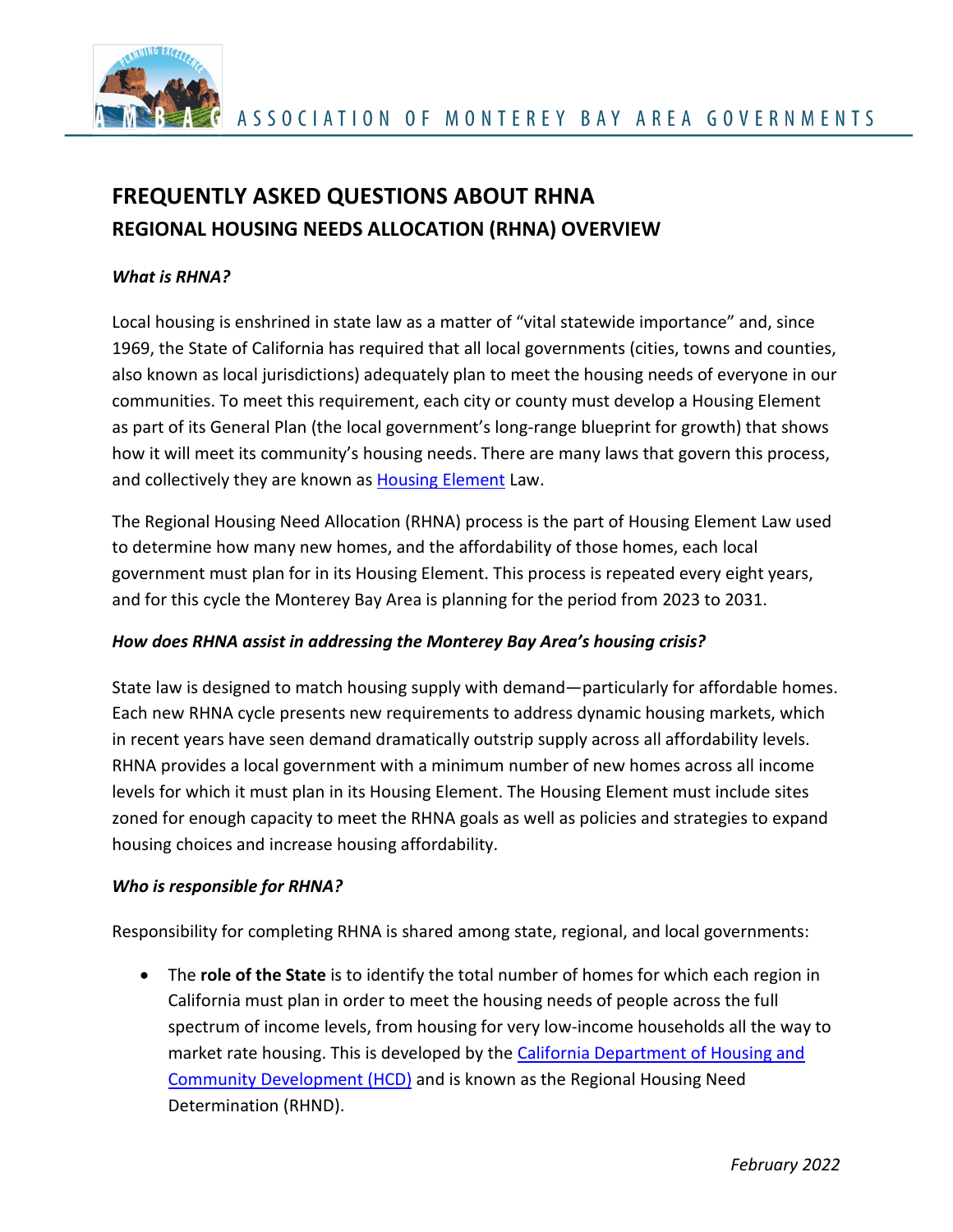- The **role of the region** is to allocate a share of the RHND to each local government in the region. As the Council of Governments (COG) for Monterey and Santa Cruz Counties, the Association of Monterey Bay Area Governments (AMBAG) is responsible for developing the methodology for sharing the RHND among the cities and two counties in the region. AMBAG does this in conjunction city and county staff and the AMBAG Board of Directors. The Council of San Benito County Governments performs this same function for the three local jurisdictions in San Benito County.
- The **role of local governments** is to participate in the development of the allocation methodology and to update their Housing Elements and local zoning to show how they will accommodate their share of the RHND, following the adoption of the RHNA methodology.

#### *What are the steps in the RHNA process?*

Conceptually, RHNA starts with the Regional Housing Needs Determination (RHND) provided by HCD, which is the total number of housing units the AMBAG region needs over the eight-year period, by income group. The heart of AMBAG's work on RHNA is developing the methodology to allocate a portion of housing needs to each city and county in the region. AMBAG is working with the Planning Directors Forum which to develop RHNA methodology options. The AMBAG Board of Directors approved the draft methodology in January 2022.

Following HCD's findings that the draft RHNA methodology furthers the RHNA objectives, AMBAG is scheduled to adopt a final methodology and draft allocations for every local government in the AMBAG region in April 2022. The Draft 2023-2031 RHNA Plan is scheduled to be released in April 2022.

A local government or HCD can appeal any local government's draft allocation. After AMBAG takes action on any appeals, it will issue the final allocations in October 2022. Local governments must update Housing Elements by December 2023, including identifying sites that are zoned with enough capacity to meet the RHNA allocation. AMBAG's role in the RHNA process ends once it has allocated a share of the RHND to each local government in the AMBAG region; HCD then reviews and approves local Housing Elements.

#### *What's the timeline for completing RHNA?*

The RHNA process is currently underway and will be complete in fall 2022. Local governments will then have until December 2023 to update their Housing Elements.

#### *This is the 6th cycle for RHNA. What's different this time?*

Recent legislation resulted in the following key changes for this RHNA cycle: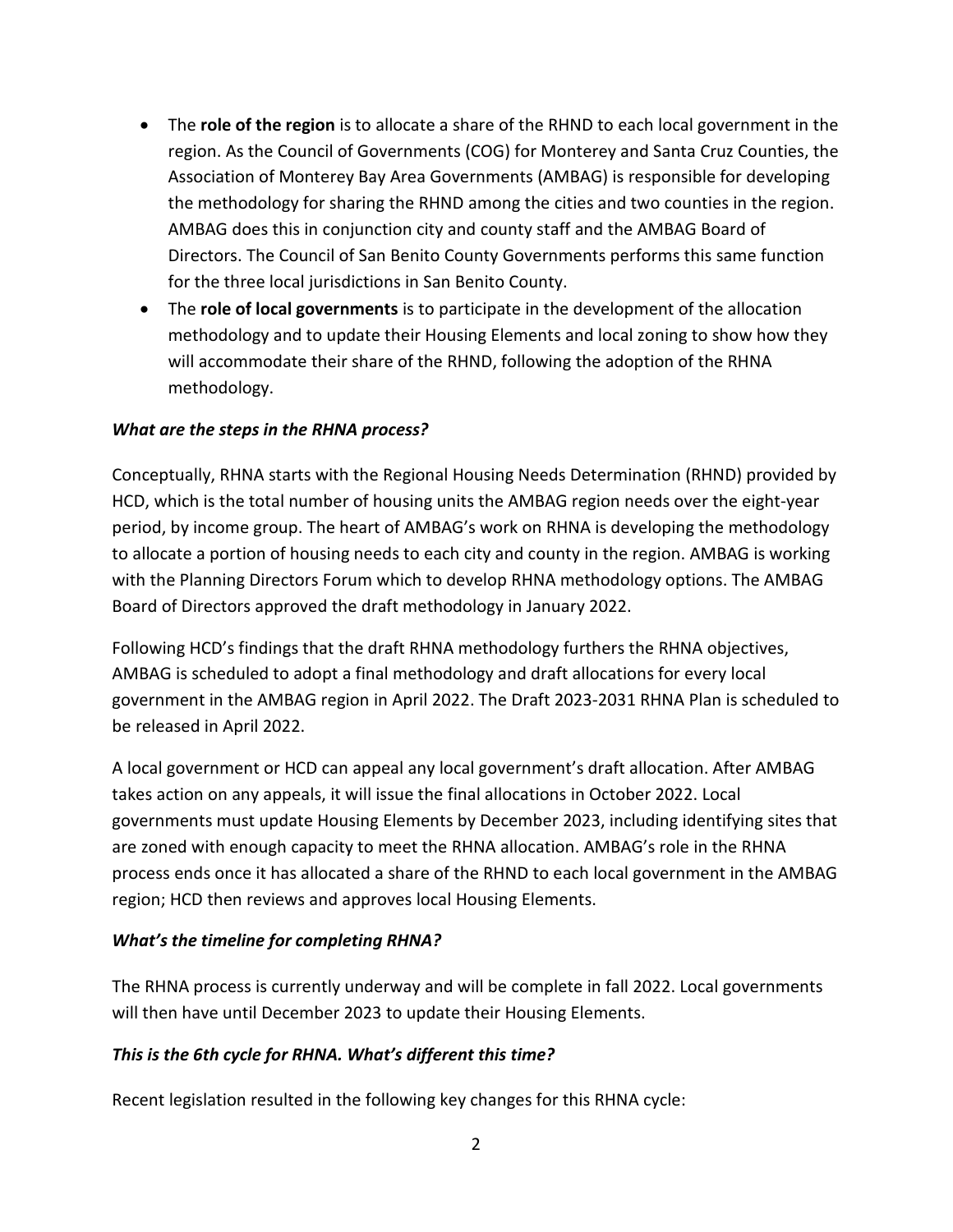- There is a higher total regional housing need. HCD's identification of the region's total housing needs has changed to account for unmet existing need, rather than only projected housing need. HCD now must consider overcrowded households, cost burdened households (those paying more than 30% of their income for housing), and a target vacancy rate for a healthy housing market (with a minimum of 5%).
- RHNA and local Housing Elements must affirmatively further fair housing. According to HCD, achieving this objective includes preventing segregation and poverty concentration as well as increasing access to areas of opportunity. HCD has mapped [Opportunity Areas](https://www.treasurer.ca.gov/ctcac/opportunity.asp) and has developed guidance for jurisdictions about [how to address affirmatively](https://www.hcd.ca.gov/community-development/housing-element/housing-element-memos/docs/ab686_summaryhousingelementfinal_04222020.pdf)  [furthering fair housing in Housing Elements.](https://www.hcd.ca.gov/community-development/housing-element/housing-element-memos/docs/ab686_summaryhousingelementfinal_04222020.pdf) As required by Housing Element Law, AMBAG has surveyed local governments to understand fair housing issues, strategies, and actions across the region.
- There will be greater HCD oversight of RHNA. AMBAG must now submit the draft allocation methodology to HCD for review and comment. HCD can also appeal a jurisdiction's draft allocation.
- Identifying Housing Element sites for affordable units will be more challenging. There are new limits on the extent to which jurisdictions can reuse sites included in previous Housing Elements and increased scrutiny of small, large, and non-vacant sites when these sites are proposed to accommodate units for very low- and low-income households.

#### *How can I be more involved in the RHNA process?*

Public participation is encouraged throughout the RHNA process especially at public meetings and during official public comment periods following the release of discussion documents and board decisions. Visit the AMBAG website to view upcoming meetings.

#### **Is AMBAG's prior RHNA available to review?**

Yes, you can find more information about the [2014-2023 RHNA](https://ambag.org/sites/default/files/2019-12/RHNP%202014-2023_Final_revised_PDFA_2.pdf) Plan on the AMBAG website.

# **REGIONAL HOUSING NEEDS DETERMINATION (RHND) FROM HCD**

#### *What is the Regional Housing Needs Determination?*

The California Department of Housing and Community Development (HCD) identifies the total number of homes for which each region in California must plan in order to meet the housing needs of people at all income levels. The total number of housing units from HCD is separated into four income categories that cover everything from housing for very low-income households all the way to market rate housing. AMBAG is responsible for developing a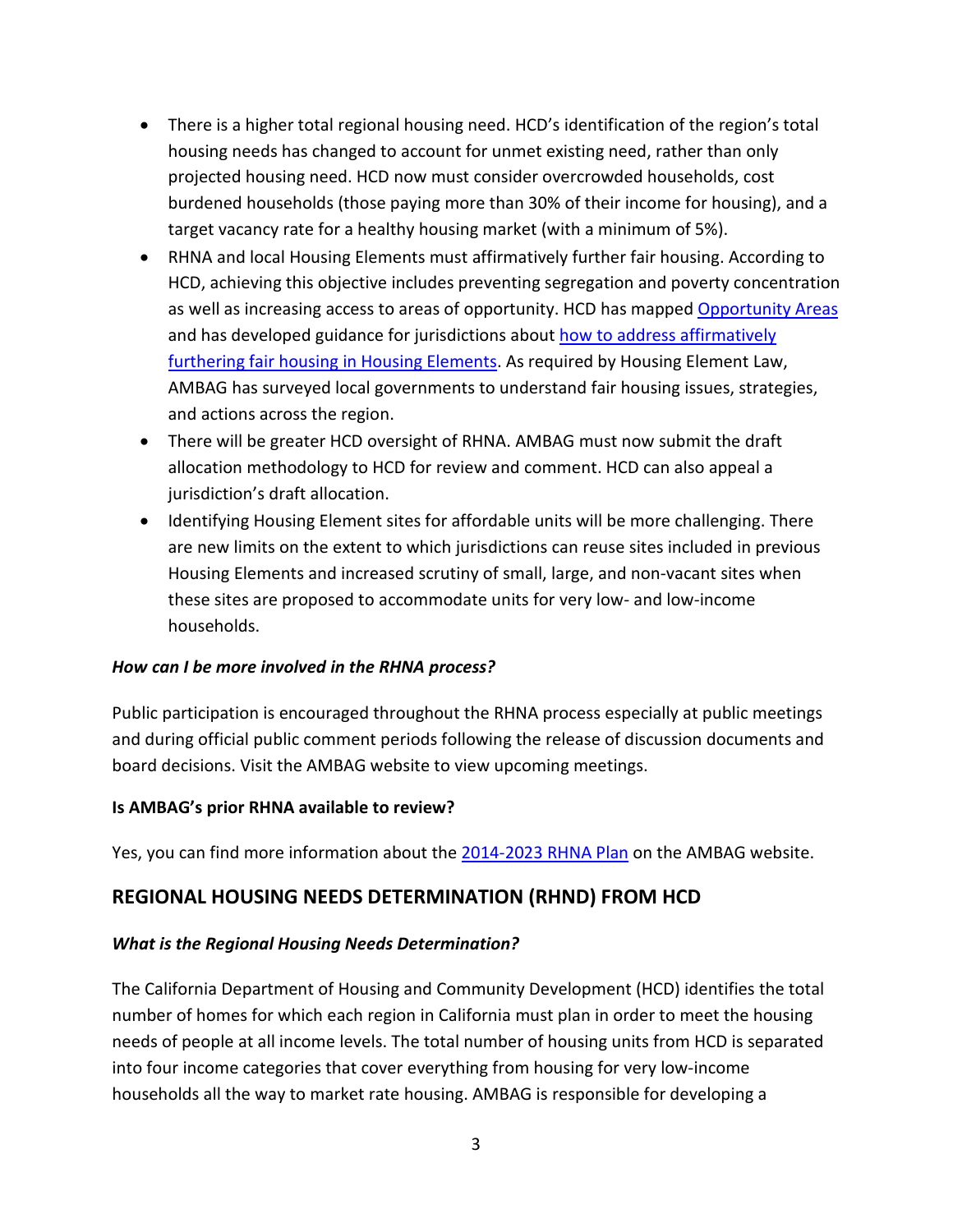methodology to allocate a portion of this housing need to every local government in the Monterey Bay Area.

The four income categories included in the RHND are:

- Very Low Income: 0-50% of Area Median Income
- Low Income: 50-80% of Area Median Income
- Moderate Income: 80-120% of Area Median Income
- Above Moderate Income: 120% or more of Area Median Income

# *What are the objectives and factors that must be considered in the RHNA methodology?*

The RHNA objectives provide the guiding framework for how AMBAG must develop the methodology. AMBAG is required to demonstrate how its methodology furthers each of the objectives. The RHNA factors include a longer list of considerations that must be incorporated into the methodology to the extent that sufficient data is available.

Summary of RHNA objectives [from [Government Code §65584\(d\)\]](https://leginfo.legislature.ca.gov/faces/codes_displaySection.xhtml?lawCode=GOV§ionNum=65584.):

- 1. Increase housing supply and mix of housing types, with the goal of improving housing affordability and equity in all cities and counties within the region.
- 2. Promote infill development and socioeconomic equity; protect environmental and agricultural resources; encourage efficient development patterns; and achieve greenhouse gas reduction targets.
- 3. Improve intra-regional jobs-to-housing relationship, including the balance between lowwage jobs and affordable housing units for low-wage workers in each jurisdiction.
- 4. Balance disproportionate household income distributions (more high-income allocation to lower-income areas, and vice-versa)
- 5. Affirmatively further fair housing

Summary of RHNA factors [fro[m Government Code §65584.04\(d\)\]](https://leginfo.legislature.ca.gov/faces/codes_displaySection.xhtml?lawCode=GOV§ionNum=65584.04.):

- 1. Jobs and housing relationship
- 2. Opportunities and constraints to development of additional housing, including capacity for sewer and water service, availability of land suitable for development, lands preserved or protected from development, and county policies to preserve prime agricultural land.
- 3. Opportunities to maximize transit and existing transportation infrastructure
- 4. Policies directing growth toward incorporated areas
- 5. Loss of units contained in assisted housing developments
- 6. High housing cost burdens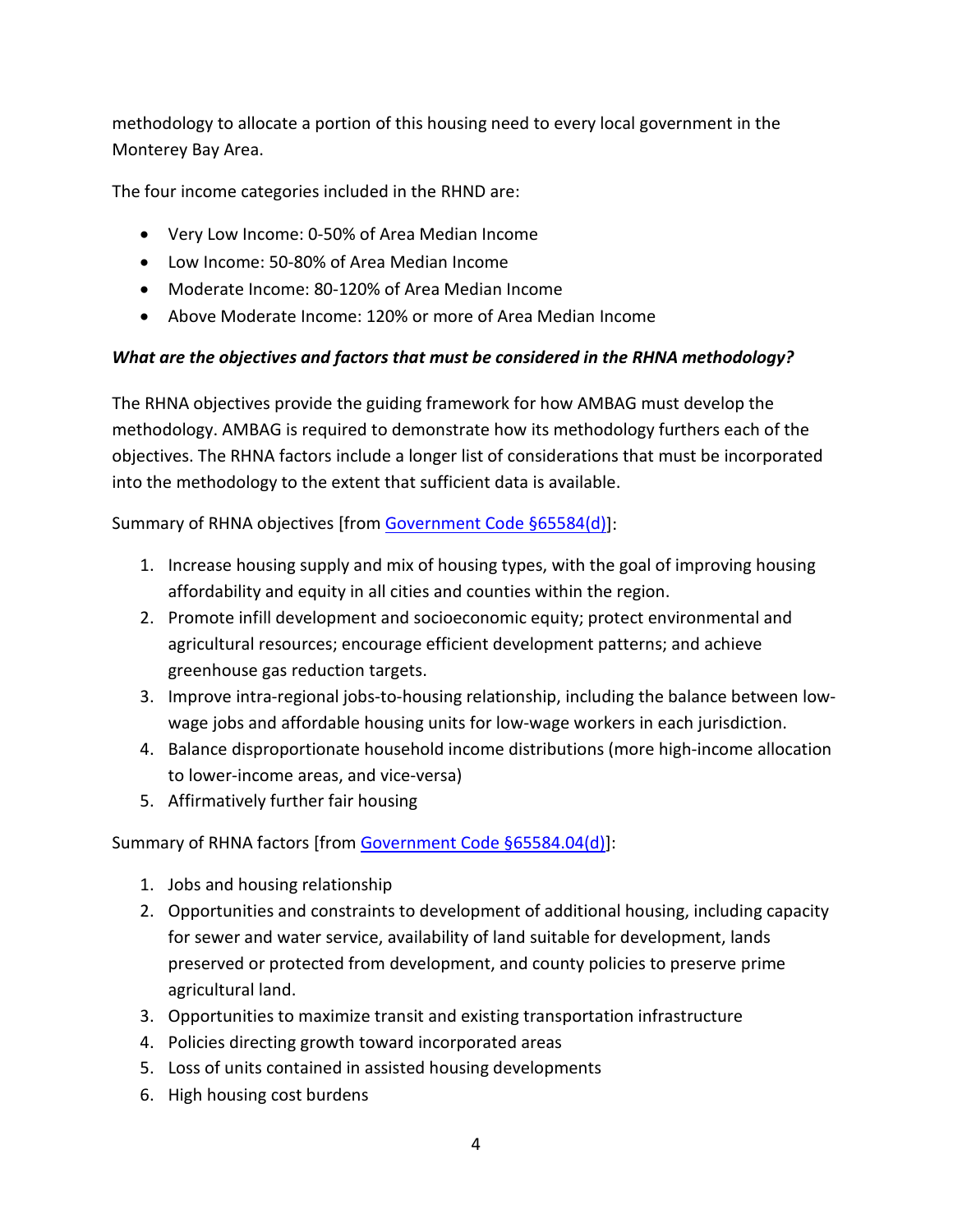- 7. Rate of overcrowding
- 8. Housing needs of farmworkers
- 9. Housing needs of UC and Cal State students
- 10. The housing needs of individuals and families experiencing homelessness
- 11. Loss of units during an emergency
- 12. SB 375 Greenhouse Gas Reduction Targets
- 13. Other factors adopted by Council of Governments (COGs)

# *What does it mean to "affirmatively further fair housing?"*

For the 2023-2031 RHNA (6th Cycle), recent legislation added a new objective that requires the RHNA plan to "affirmatively further fair housing." According t[o Government Code Section](https://leginfo.legislature.ca.gov/faces/codes_displaySection.xhtml?lawCode=GOV§ionNum=65584.04.)  [65584\(e\),](https://leginfo.legislature.ca.gov/faces/codes_displaySection.xhtml?lawCode=GOV§ionNum=65584.04.) this means:

"Taking meaningful actions, in addition to combating discrimination, that overcome patterns of segregation and foster inclusive communities free from barriers that restrict access to opportunity based on protected characteristics. Specifically, affirmatively furthering fair housing means taking meaningful actions that, taken together, address significant disparities in housing needs and in access to opportunity, replacing segregated living patterns with truly integrated and balanced living patterns, transforming racially and ethnically concentrated areas of poverty into areas of opportunity, and fostering and maintaining compliance with civil rights and fair housing laws."

In addition to this requirement for promoting fair housing as an outcome for RHNA, statutes required AMBAG to collect information about fair housing issues, strategies, and actions in its survey of local jurisdictions about data to inform the development of the RHNA allocation methodology.

Lastly, a local jurisdiction's Housing Element must also affirmatively further fair housing and includes a program that establishes goals and actions to do so. HCD has developed guidance for jurisdictions about how to address affirmatively furthering fair housing in Housing Elements.

# *Does RHNA dictate how local governments meet their communities' housing needs or where new housing goes within a given city or county?*

It is important to note the primary role of the RHNA methodology is to encourage a pattern of housing growth for the Monterey Bay Area. The final result of the RHNA process is the allocation of housing units by income category to each jurisdiction as a whole. It is in the local Housing Element that local governments will select the specific sites that will be zoned for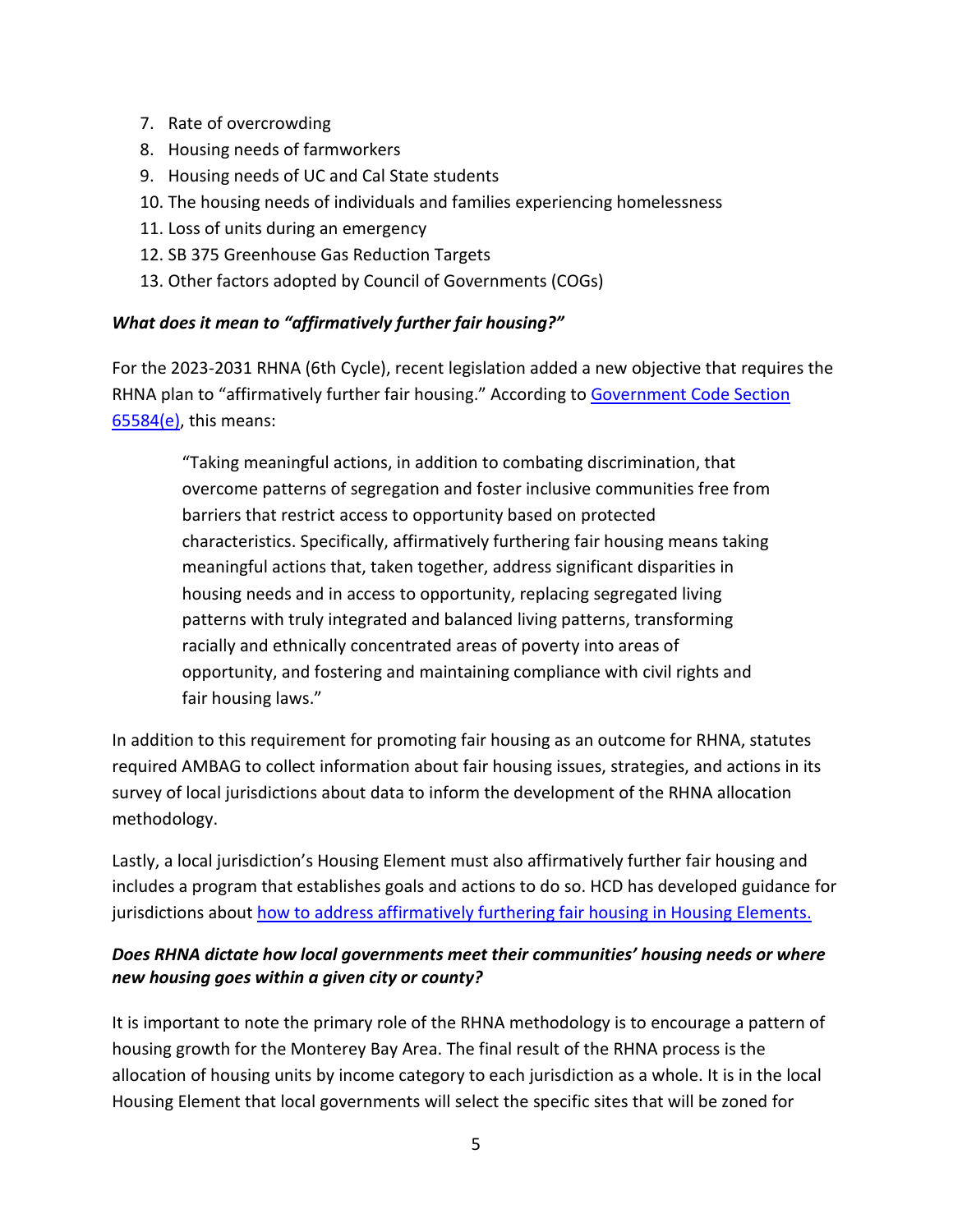housing and the policies and strategies for addressing a community's specific housing needs, such as addressing homelessness, meeting the needs of specific populations, affirmatively furthering fair housing, or minimizing displacement.

# **CONNECTIONS BETWEEN RHNA AND 2045 METROPOLITAN TRANSPORTATION PLAN/SUSTAINABLE COMMUNITIES STRATGEGY**

# *How are RHNA and 2045 Metropolitan Transportation Plan/Sustainable Communities Strategy related?*

The 2045 Metropolitan Transportation Plan/Sustainable Communities Strategy (MTP/SCS) is the Monterey Bay region's next long-range regional plan for transportation, housing, the economy, and the environment, focused on resilient and equitable strategies for the next 25 years. Anticipated to be adopted in June 2022, the 2045 MTP/SCS will establish a blueprint for future growth and infrastructure. The 2045 MTP/SCS must meet or exceed a wide range of federal and state requirements, including a per-capita greenhouse gas reduction target of 6 percent by 2035. Upon adoption by AMBAG, it will serve as the Regional Transportation Plan/Sustainable Communities Strategy (RTP/SCS) for the Monterey Bay Area.

By law, the RHNA Plan is required to be consistent with the development pattern from the 2045 MTP/SCS. These two planning processes seek to address the Monterey Bay area's housing needs over different time horizons: 2045 MTP/SCS has a planning horizon of 2045, while the 6th cycle of RHNA addresses the need to address short-term housing needs, from 2023 to 2031. To achieve the required consistency, both the overall housing growth for the region, as well as housing growth on a more localized level, must be greater in the long-range plan than over the eight-year RHNA cycle.

# *How is the 2045 MTP/SCS used as part of the RHNA methodology?*

Data from the [2022 Regional Growth Forecast,](https://ambag.org/sites/default/files/2021-11/PDFAAppendix%20A_2022%20RGF.pdf) which was accepted for planning purposes by the AMBAG Board of Directors in November 2020, is included in the draft RHNA methodology. The first step in the methodology allocation is used to assign each jurisdiction an initial share of the RHND.

# **THE RHNA APPEALS PROCESS**

# *What is the RHNA appeals process?*

The release of draft RHNA Plan including the local jurisdiction's allocations initiates the appeals phase of RHNA. [Government Code Section 65584.05](https://leginfo.legislature.ca.gov/faces/codes_displaySection.xhtml?lawCode=GOV§ionNum=65584.05.) allows a jurisdiction or HCD to appeal the draft RHNA allocation for *any* jurisdiction.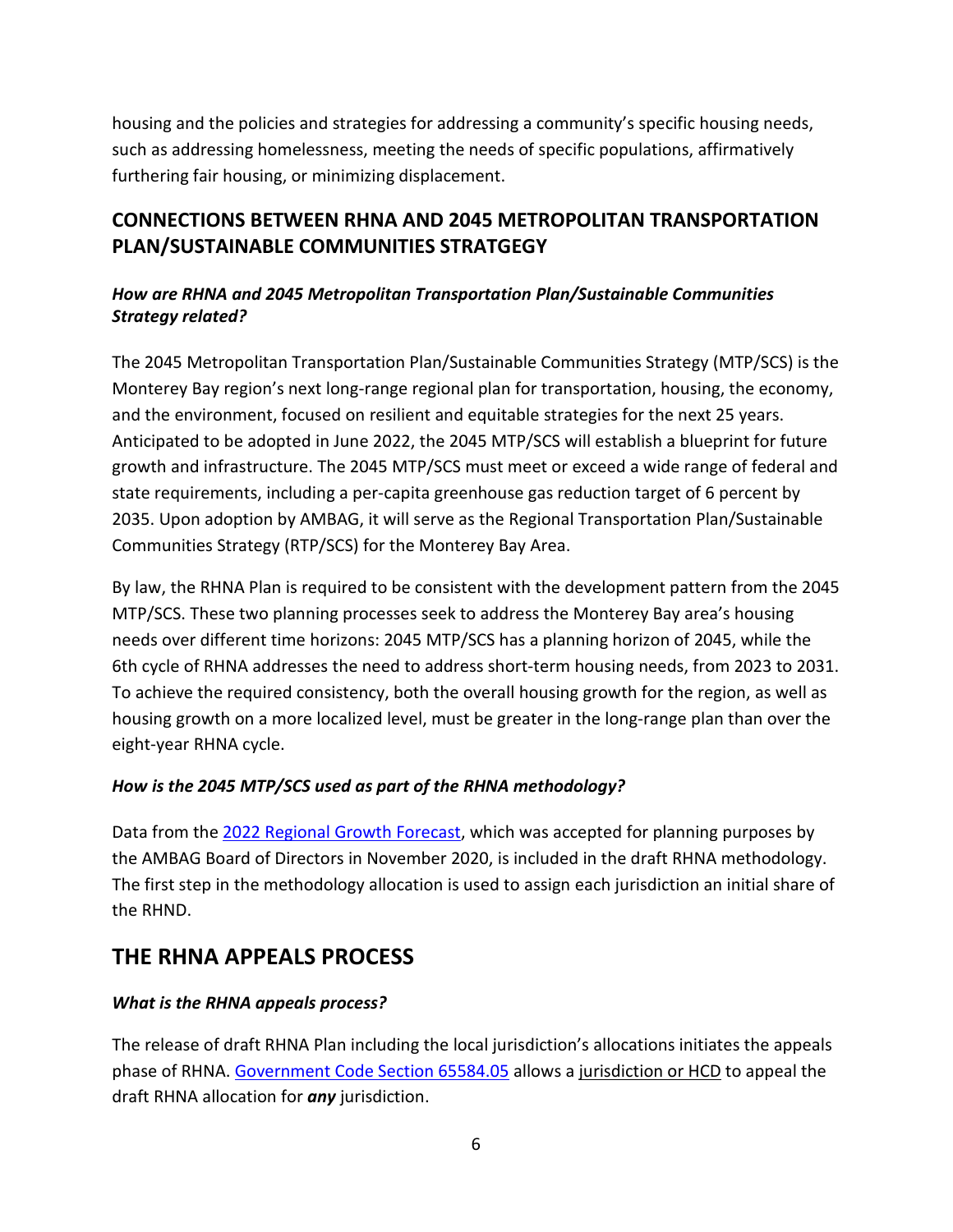# *Where can I find my jurisdiction's draft RHNA allocation?*

Following adoption of the final RHNA methodology by the AMBAG Board, AMBAG will issued the draft RHNA Plan including allocations. This is scheduled for April 2022.

#### *What is the filing deadline for appeals? When will AMBAG review appeals?*

The deadline for a local jurisdiction or HCD to file an appeal will be 45-days after the release of the draft RHNA Plan/allocations which is scheduled for April 2022. If appeals are received, there is then a 45-day comment period on any appeals filed. AMBAG will conduct a public hearing to consider the appeals and comments received in August 2022.

#### *Who can file an appeal?*

Any jurisdiction in the AMBAG region, as well as HCD, could file an appeal of any jurisdiction's draft RHNA allocation within the AMBAG region. A jurisdiction could file an appeal of its own draft RHNA allocation and/or one or more appeals of the draft allocations of other jurisdictions.

# *Is there a limit to the number of appeals one jurisdiction could file?*

Every jurisdiction could file multiple appeals and there was no limit on the number of appeals filed by each jurisdiction. The filed appeals could request increases or decreases to draft RHNA allocations.

#### *What are the reasons a jurisdiction or HCD could submit an appeal?*

State Housing Element law allows an appeal to be filed only for the following three reasons:

- AMBAG failed to adequately consider the information submitted as part of the local jurisdiction survey (see [Government Code Section 65584.04\(b\)](https://leginfo.legislature.ca.gov/faces/codes_displaySection.xhtml?lawCode=GOV§ionNum=65584.04.) for more details about the survey). AMBAG conducted this survey in summer 2021 and received responses from every local jurisdiction.
- AMBAG did not determine the jurisdiction's allocation in accordance with its adopted methodology and in a manner that furthers, and does not undermine, the RHNA objectives identified in [Government Code Section 65584\(d\).](https://leginfo.legislature.ca.gov/faces/codes_displaySection.xhtml?lawCode=GOV§ionNum=65584.04.)
- A significant and unforeseen change in circumstances has occurred in the local jurisdiction or jurisdictions that merits a revision of the information submitted as part of the local jurisdiction survey. *Appeals on this basis shall only be made by the jurisdiction or jurisdictions where the change in circumstances has occurred.*

[Government Code Section 65584.04\(g\)\)](https://leginfo.legislature.ca.gov/faces/codes_displaySection.xhtml?lawCode=GOV§ionNum=65584.04.) also specifies criteria that *cannot* be used a basis for reducing a jurisdiction's allocation: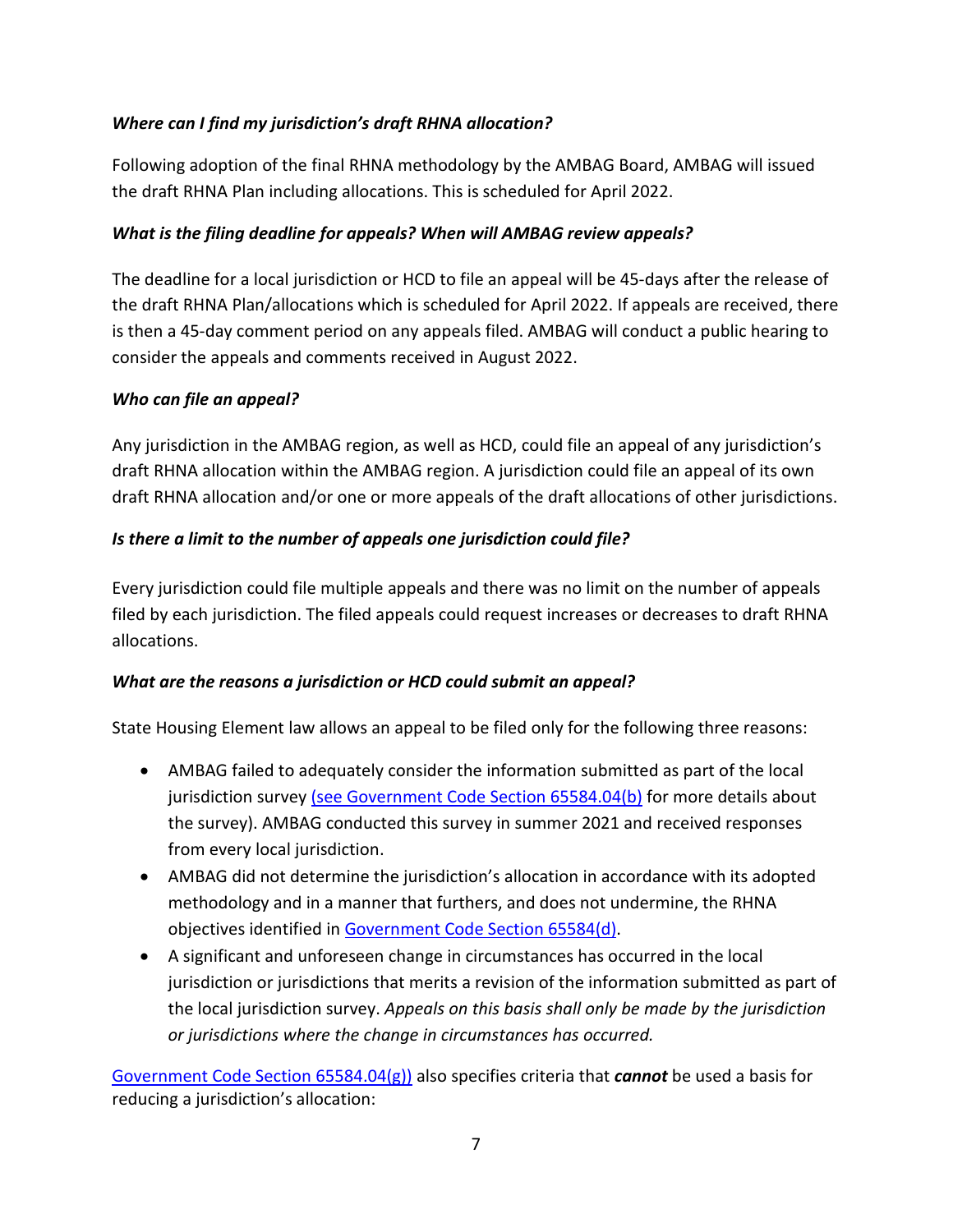- Any local ordinance, policy, voter-approved measure or standard limiting residential development.
- Underproduction of housing from the last RHNA cycle.
- Stable population numbers in a jurisdiction.

# *How will AMBAG conduct the public hearing to consider RHNA appeals?*

Housing Element Law requires AMBAG to hold a public hearing to consider RHNA appeals. Depending on the number of appeals AMBAG receives, the hearing may occur over several days. RHNA appeals will be heard by the AMBAG Board of Directors, which will have final authority for decisions on appeals. A Board member must recuse him/herself on an appeal affecting his/her jurisdiction.

# *Will there be an opportunity to challenge an appeal of my jurisdiction's allocation filed by another jurisdiction?*

A jurisdiction that is the subject of an appeal filed by another jurisdiction will have the opportunity to challenge the appeal and present their case at the appeal public hearing.

# *What happens to the units if the appeal of a jurisdiction's draft RHNA allocation is successful?*

[Housing Element Law](https://leginfo.legislature.ca.gov/faces/codes_displayText.xhtml?lawCode=GOV&division=1.&title=7.&part=&chapter=3.&article=10.6.) requires AMBAG to allocate all of the housing units assigned to the Monterey Bay Area by HCD. If the appeal of a jurisdiction's draft RHNA allocation is successful, AMBAG must redistribute the units to other local governments in the region.

AMBAG will redistribute units to all local governments in the region in proportion to a jurisdiction's share of the RHND after appeals are determined and prior to the required distribution. Applicants whose appeals are upheld are not excluded from redistribution.

# **RHNA AND LOCAL JURISDICTIONS**

#### *How are local jurisdictions involved in RHNA? Do they help create the housing methodology?*

Planning staff from each local jurisdiction are on the Planning Directors Forum. The Planning Directors Forum provides technical input into the development of allocation methodology which was provided to the AMBAG Board of Directors. The AMBAG Board of Directors includes one elected official from each city in the region and two elected supervisors from each county. The AMBAG Board of Directors has the authority to make final decisions. Local governments can provide feedback on the proposed methodology during the public comment period, and have the opportunity to provide public comment at meetings throughout the RHNA process. In 2022, local governments will have an opportunity to file appeals on the draft RHNA Plan and allocations.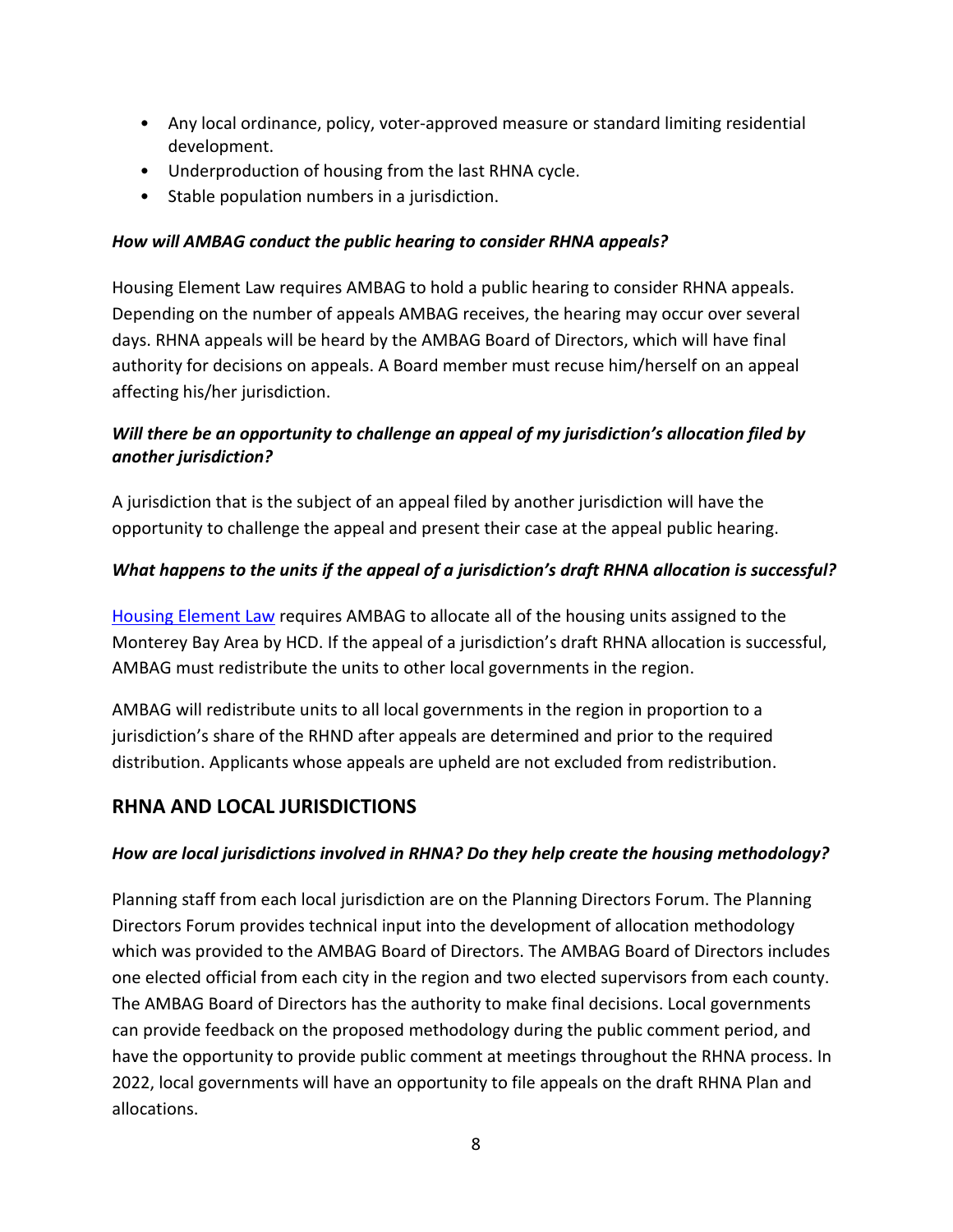#### *How does RHNA impact local jurisdictions' general plans? What is a Housing Element?*

California's Housing Element Law states that "designating and maintaining a supply of land and adequate sites suitable, feasible, and available for the development of housing sufficient to meet the locality's housing need for all income levels is essential to achieving the state's housing goals." Once a city, town or county receives its RHNA allocation, it must then update the Housing Element of its general plan and zoning to demonstrate how it will accommodate all of the units assigned for each income category. General plans serve as a local government's blueprint for how the city, town or county will grow and develop. There are seven elements that all jurisdictions are required to include in the General Plan: land use, transportation, conservation, noise, open space, safety, and housing.

# *What agency is responsible for the certification of Housing Elements?*

AMBAG's role in the RHNA process ends once it has allocated a share of the Regional Housing Needs Determination (RHND) to each local government in the Bay Area. The [California](https://www.hcd.ca.gov/community-development/housing-element/index.shtml)  [Department of Housing and Community Development \(HCD\)](https://www.hcd.ca.gov/community-development/housing-element/index.shtml) reviews and approves Housing Elements and is responsible for all other aspects of [enforcing Housing Element Law.](https://www.hcd.ca.gov/community-development/accountability-enforcement.shtml)

# *Is there any funding and technical assistance available to assist local jurisdictions in creating their Housing Elements?*

In the 2019-20 Budget Act, Governor Gavin Newsom allocated \$250 million for all regions, cities, and counties to do their part by prioritizing planning activities that accelerate housing production to meet identified needs of every community. With this allocation, HCD established the [Local Early Action Planning Grant Program \(LEAP\)](https://www.hcd.ca.gov/grants-funding/active-funding/leap.shtml) to provide funding directly to local jurisdictions for housing planning activities. In addition, a [Regional Early Action Program \(REAP\)](https://www.hcd.ca.gov/grants-funding/active-funding/reap.shtml) was also created to provide funding to regional COGs. AMBAG allocated nearly its entire REAP funding allocation to local jurisdictions to assist with housing planning activities, including the preparation of local housing elements. See the document *[HCD Housing Element Compliance](https://abag.ca.gov/sites/default/files/documents/2021-04/HE_Compliance_One-Pager.pdf)  [Incentives and Consequences](https://abag.ca.gov/sites/default/files/documents/2021-04/HE_Compliance_One-Pager.pdf)* for more information.

#### *Will my jurisdiction be penalized if we do not plan for enough housing?*

State [Housing Element Law](https://leginfo.legislature.ca.gov/faces/codes_displayText.xhtml?lawCode=GOV&division=1.&title=7.&part=&chapter=3.&article=10.6.) requires that jurisdictions plan for all types of housing based on the allocations they receive from the RHNA process. The state requires this planning, in the form of having a compliant housing element, and submitting housing element annual progress reports, as a threshold or points-related requirement for certain funding programs (SB 1 Sustainable Community Planning Grants, SB 2 Planning Grants and Permanent Local Housing Allocation,